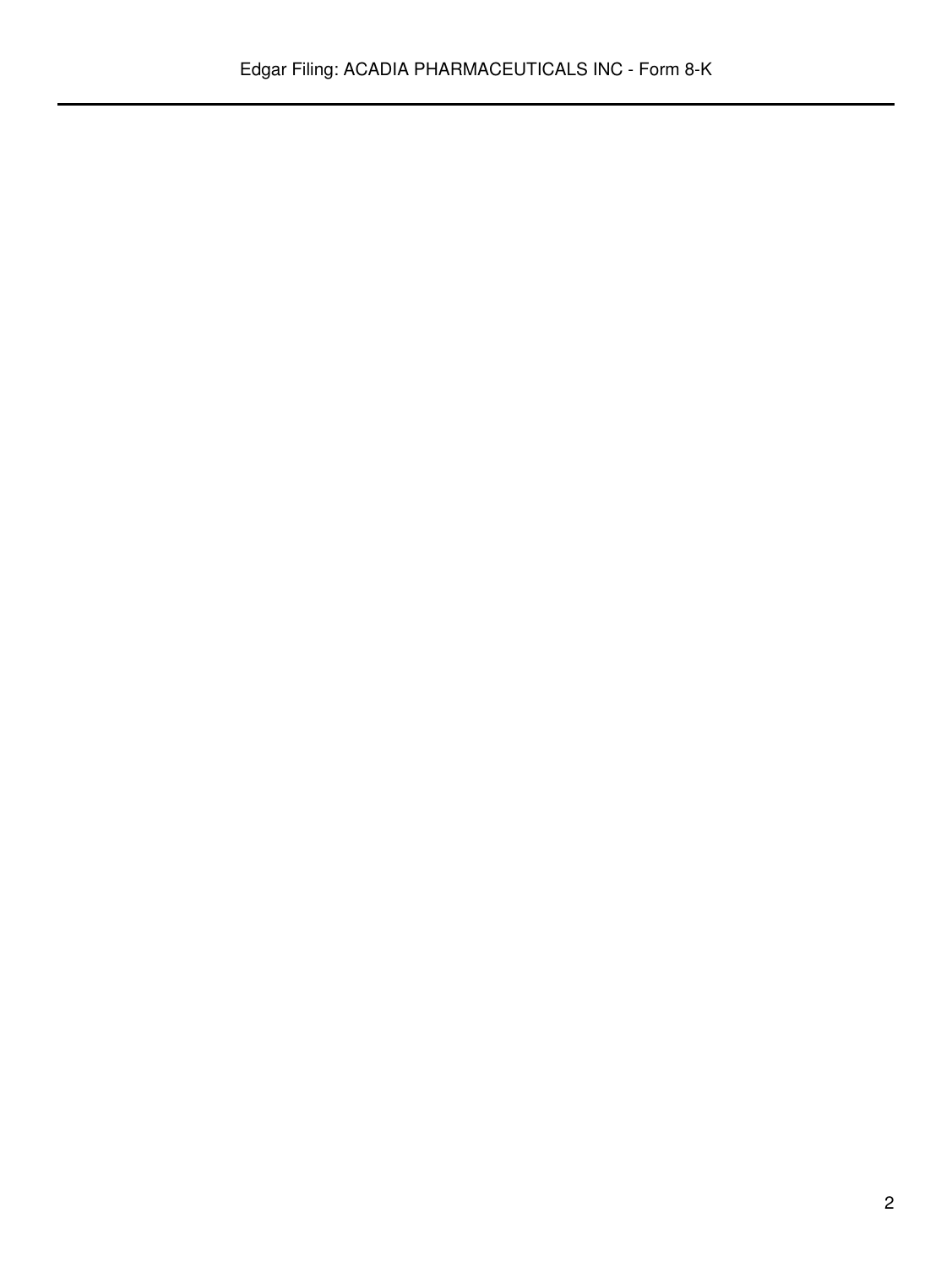# Edgar Filing: ACADIA PHARMACEUTICALS INC - Form 8-K

Item 5.07 Submission of Matters to a Vote of Security Holders.

- (a) Registrant held its 2014 Annual Meeting of Stockholders on June 6, 2014 (the "2014 Annual Meeting").
- (b)The election of three nominees to serve as Class I directors on Registrant's board of directors until the 2017 Annual Meeting of Stockholders was carried out at the 2014 Annual Meeting. The following three Class I directors were re-elected by the votes indicated:

|               |            |          | DIOKEI     |
|---------------|------------|----------|------------|
|               | For        | Withheld | Non-Votes  |
| Michael Borer | 73,127,094 | 149.537  | 17,063,153 |
| Mary Ann Gray | 73.126.275 | 150.356  | 17,063,153 |
| Lester Kaplan | 72.997.479 | 279.152  | 17,063,153 |

In addition to the election of three Class I directors, the following matters were submitted to a vote of the stockholders at the 2014 Annual Meeting:

(i) the approval, on an advisory basis, of the Registrant's executive compensation, which was approved by the following vote:

| For        | Against | Abstain | <b>Broker Non-Votes</b> |
|------------|---------|---------|-------------------------|
| 72,600,111 | 581,481 | 95,039  | 17,063,153              |

(ii) the appointment of PricewaterhouseCoopers LLP as Registrant's independent registered public accounting firm for the fiscal year ending December 31, 2014 was ratified by the following vote:

| For        | Against | Abstain |  |
|------------|---------|---------|--|
| 89,798,214 | 399,033 | 142,537 |  |

Each of the foregoing voting results from the 2014 Annual Meeting of Stockholders is final.

 $D_{\text{max}}$ laan